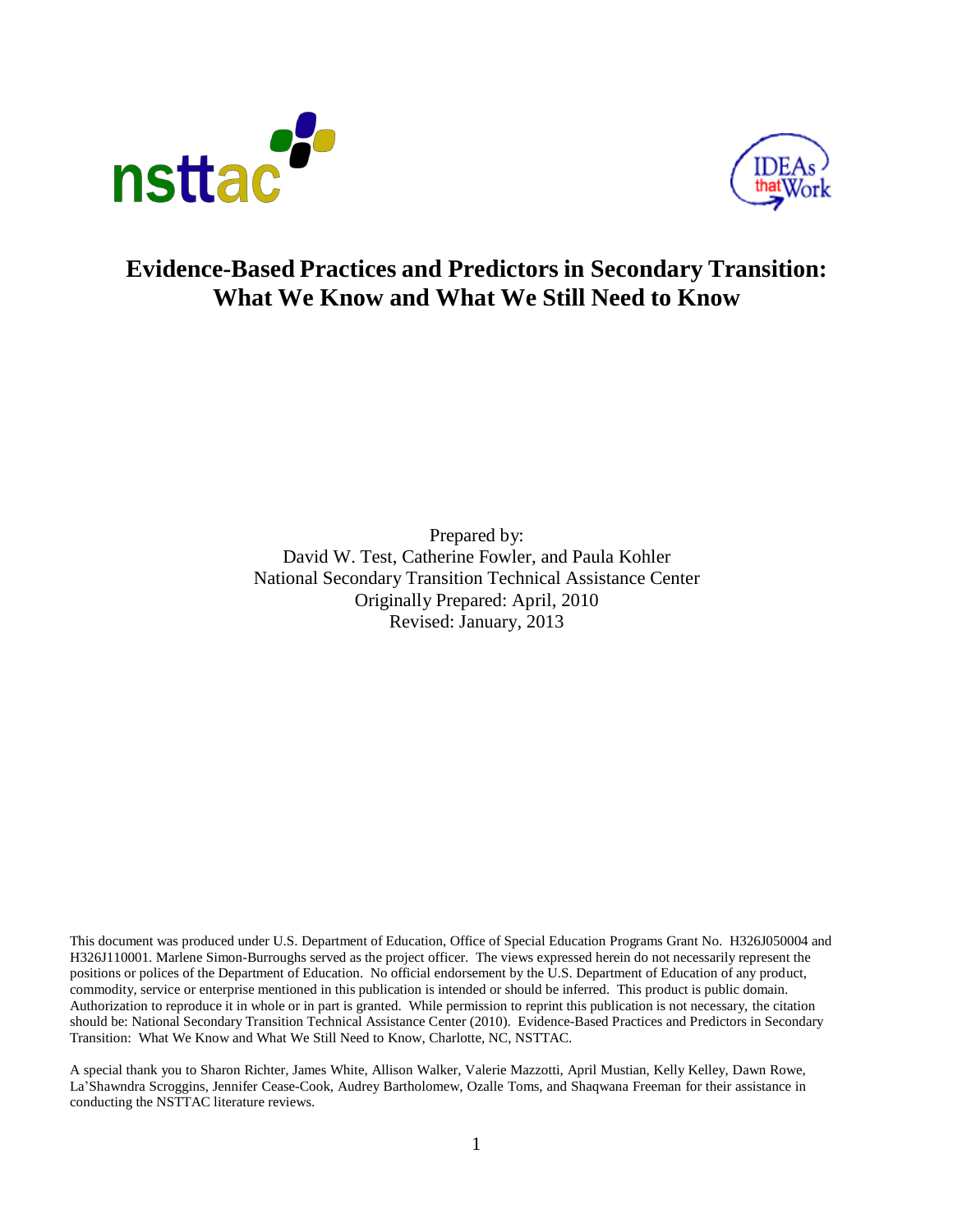## **Executive Summary**

As a U.S. Department of Education, Office of Special Education Program federally-funded technical assistance and dissemination center, the National Secondary Transition Technical Assistance Center (NSTTAC; #H326J050004 and H326J110001) goals are to:

### **Assist states with collecting, reporting, and using Indicator 13** <sup>1</sup>**data to improve transition services**

Percent of youth with IEPs aged 16 and above with an IEP that includes appropriate measurable postsecondary goals that are annually updated and based upon an age appropriate transition assessment, transition services, including courses of study, that will reasonably enable the student to meet those postsecondary goals, and annual IEP goals related to the student's transition services needs. There also must be evidence that the student was invited to the IEP Team meeting where transition services are to be discussed and evidence that, if appropriate, a representative of any participating agency was invited to the IEP Team meeting with the prior consent of the parent or student who has reached the age of majority.  $(20 \text{ U.S.C. } 1416(a)(3)(B))$ 

**Conduct Knowledge Development Activities** on policies and practices related to transition of students with disabilities to postsecondary education and the workforce and analyze Part B of State APRs to determine current status of appropriate postsecondary goals and implementation of transition services that support, or create barriers, to improved performance.

**Provide Technical Assistance and Dissemination Activities** by providing a continuum of technical assistance activities on developing appropriate postsecondary goals and implementing transition services to ensure students with disabilities are college and careerready.

**Provide Leadership and Coordination Activities** to expand collaborative partnerships to business organizations to promote employment of individuals with disabilities and expand work-based learning experiences for students with disabilities.

As a result, one of the NSTTAC's tasks has been to identify the evidence-based practices for the field of secondary transition. To do this, NSTTAC conducted a two part review of literature. In Part I, evidence-based practices based on quality experimental (both group and single subject designs) studies were identified (Test, Fowler, Richter, White, Mazzotti, Walker, Kohler, & Kortering, 2009). However, while the evidence-based practices were designed to teach students specific transition-related skills, to date, the experimental literature has not attempted to measure the impact of these skills on post-school outcomes. As a result, in Part II, the review was expanded to include rigorous correlational research in secondary transition to identify evidencebased predictors that are correlated with improved post-school outcomes in education, employment, and/or independent living (Test, Mazzotti, Mustian, Fowler, Kortering, & Kohler, 2009).

## **What We Know**

### **Evidence-Based Practices**

Initially, Test, Fowler, et al. (2009) identified 32 evidence-based practices in secondary transition. Since then, NSTTAC has begun organizing identified evidence-based practices by the intervention implemented, rather than the skill taught. This restructuring, combined with annual updates to the literature review, has resulted in identifying 64 evidence-based practices to teach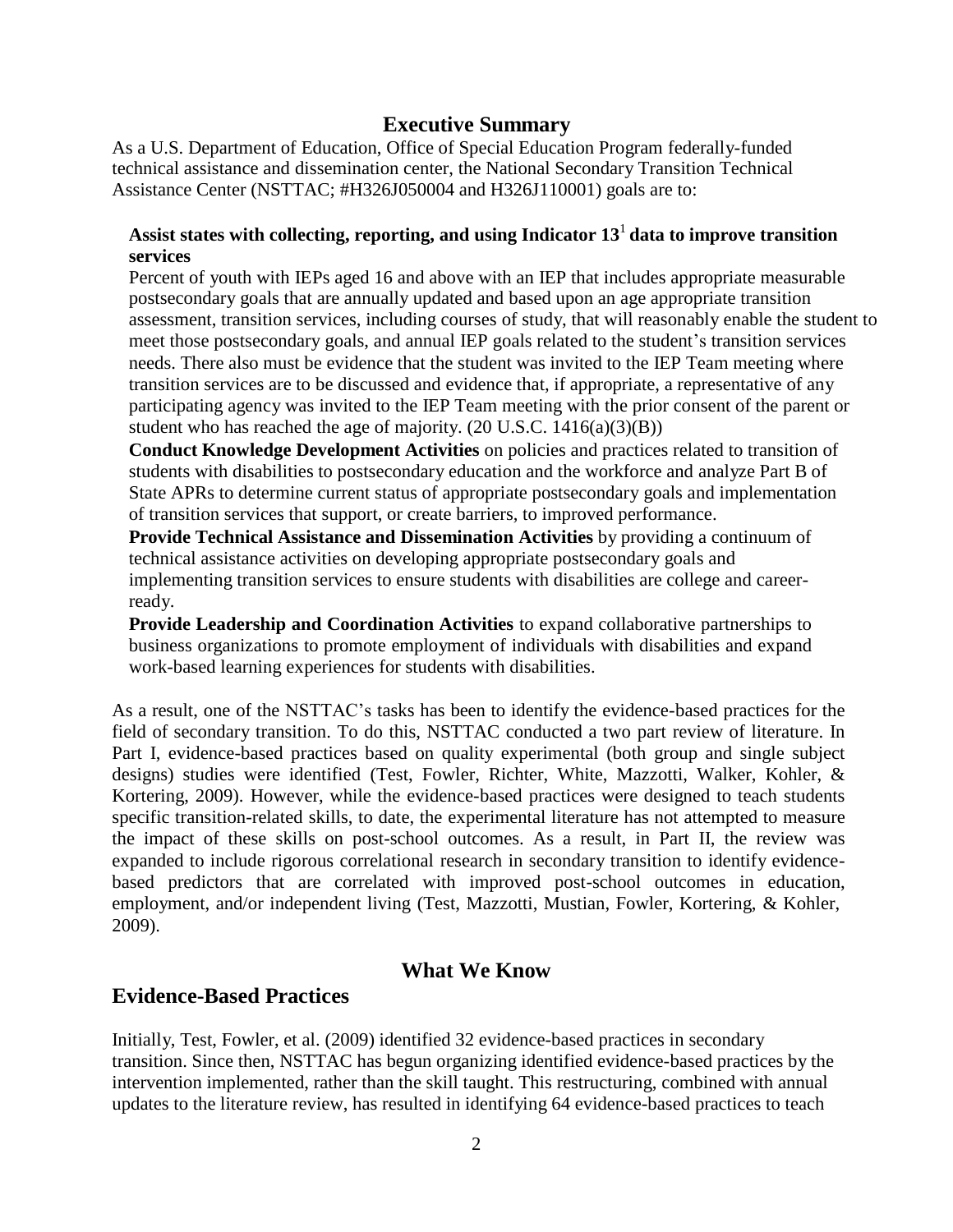26 different skills. The 64practices have been categorized using Kohler's Taxonomy for Transition Programming. Of the 64 practices, 6 are in the area of Student-Focused Planning, 57 are in Student Development, 1 in Family Involvement, and 3 in Program Structure. No evidencebased practices have been identified in the area of Interagency Collaboration. The following Table lists each of the practices.

| <b>Evidence-Based Practices</b>                                                  | <b>Skills Taught</b>                     |
|----------------------------------------------------------------------------------|------------------------------------------|
| Using Backward Chaining to teach:                                                | <b>Functional life skills</b>            |
| Using Check and Connect to teach:                                                | Student participation in the IEP meeting |
|                                                                                  | (potential)                              |
| Using Community-Based Instruction to teach:                                      | <b>Banking Skills (potential)</b>        |
|                                                                                  | Grocery Shopping Skills (moderate)       |
|                                                                                  | Integration Skills (moderate)            |
|                                                                                  | Purchasing Skills (moderate)             |
|                                                                                  | Safety Skills (moderate)                 |
|                                                                                  | Communication Skills (potential)         |
|                                                                                  | Employment Skills (moderate)             |
|                                                                                  | Community Integration (moderate)         |
| Using Computer-Assisted Instruction to teach:                                    | Food Preparation and Cooking Skills      |
|                                                                                  | (moderate)                               |
|                                                                                  | Grocery Shopping Skills (moderate)       |
|                                                                                  | Job Specific Skills (potential)          |
|                                                                                  | Student Participation in the IEP Meeting |
|                                                                                  | (potential)                              |
| Using Constant Time Delay to teach:                                              | Banking Skills (potential)               |
|                                                                                  | Functional Life Skills (moderate)        |
|                                                                                  | Leisure Skills (potential)               |
|                                                                                  | Job Specific Skills (moderate)           |
|                                                                                  | Food Preparation Skills (moderate)       |
| <b>Using Extension of Career Planning Services</b><br>after Graduation to teach: | <b>Increased Finance Skills</b>          |
| Using Forward Chaining to teach:                                                 | Functional Life Skills (moderate)        |
| Using Least to Most Prompting to teach:                                          | Food Preparation and Cooking (moderate)  |
|                                                                                  | Communication Skills (potential)         |
|                                                                                  | <b>Functional Life Skills</b>            |
|                                                                                  | Grocery Shopping Skills (potential)      |
|                                                                                  | Purchasing Skills (potential)            |
|                                                                                  | <b>Safety Skills</b>                     |
|                                                                                  | Specific Job Skills (potential)          |
| Using Mnemonics to teach:                                                        | Job Application Skills (potential)       |
|                                                                                  | Academic Skills (strong)                 |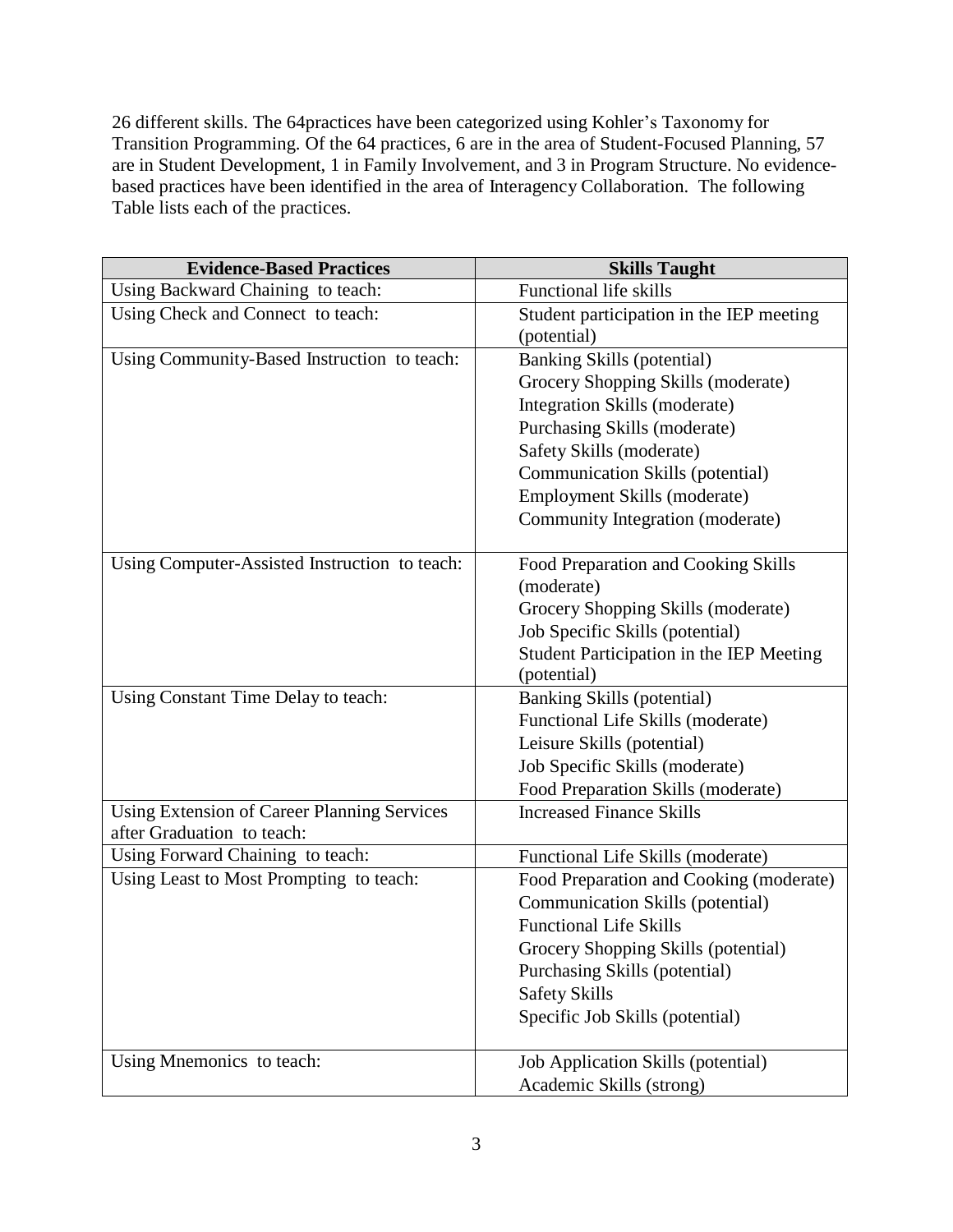| Using Most to Least Prompting to teach:               | Functional Life Skills (moderate)         |  |  |
|-------------------------------------------------------|-------------------------------------------|--|--|
| Using the "One More Than" Strategy to teach:          | Counting Money (potential)                |  |  |
|                                                       | Purchasing Skills (moderate)              |  |  |
|                                                       |                                           |  |  |
| Using Peer-Assisted Instruction to teach:             | Academic Skills (strong)                  |  |  |
| Using Progressive Time Delay to teach:                | Purchasing Skills (potential)             |  |  |
|                                                       | Safety Skills (potential)                 |  |  |
|                                                       | Functional Life Skills (moderate)         |  |  |
|                                                       |                                           |  |  |
| Using Published Curricula to teach:                   | Student Involvement in the IEP (strong)   |  |  |
| Using Response Prompting to teach:                    | Preparation and Cooking Skills (moderate) |  |  |
|                                                       | Grocery Shopping Skills (moderate)        |  |  |
|                                                       | Home Maintenance Skills (moderate)        |  |  |
|                                                       | Laundry Tasks (moderate)                  |  |  |
|                                                       | Leisure Skills (moderate)                 |  |  |
|                                                       | Purchasing Skills (moderate)              |  |  |
|                                                       | Social Skills (moderate)                  |  |  |
|                                                       | Employment Skills (moderate)              |  |  |
|                                                       |                                           |  |  |
| Using the Self-Advocacy Strategy to teach:            | Student Participation in the IEP Meeting  |  |  |
|                                                       | (moderate)                                |  |  |
| Using the Self-Determined Learning Model to<br>teach: | Goal Attainment (moderate)                |  |  |
| Using the Self-Directed IEP to teach:                 | Student Participation in the IEP Meeting  |  |  |
|                                                       | (moderate)                                |  |  |
| Using Self-Management Instruction to teach:           | Academic Skills (strong)                  |  |  |
|                                                       | Social Skills (moderate)                  |  |  |
|                                                       | Job Specific Skills (moderate)            |  |  |
|                                                       |                                           |  |  |
| Using Self-Monitoring Instruction to teach:           | Functional Life Skills (potential)        |  |  |
| Using Simulations to teach:                           | Banking Skills (potential)                |  |  |
|                                                       | Purchasing Skills (moderate)              |  |  |
|                                                       | Social Skills (moderate)                  |  |  |
|                                                       |                                           |  |  |
| Using Simultaneous Prompting to teach:                | <b>Functional Life Skills</b>             |  |  |
| Using Technology to teach:                            | Academic Skills (strong)                  |  |  |
| Using Total Task Chaining to teach:                   | Functional Life Skills (moderate)         |  |  |
| Using Training Modules to teach:                      | Parent Involvement in the Transition      |  |  |
|                                                       | Process (moderate)                        |  |  |
| Using Video Modeling to teach:                        | Food Preparation and Cooking Skills       |  |  |
|                                                       | (moderate)                                |  |  |
|                                                       | Home Maintenance Skills (moderate)        |  |  |
|                                                       |                                           |  |  |
| Using Visual Displays to teach:                       | Academic Skills (strong)                  |  |  |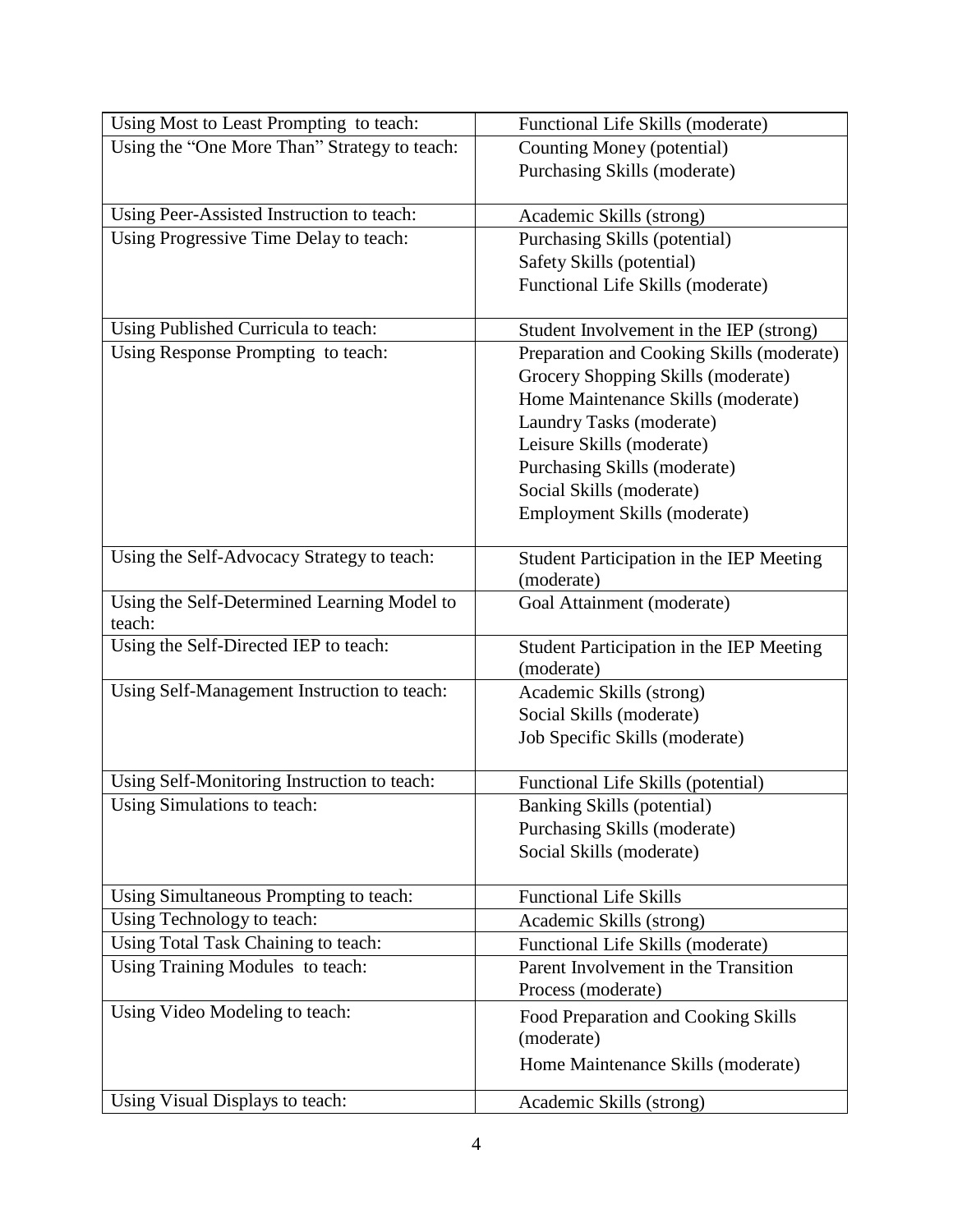| Using "Whose Future Is It Anyways" to teach: | Self-Determination Skills (moderate)   |  |
|----------------------------------------------|----------------------------------------|--|
|                                              | <b>Student Knowledge of Transition</b> |  |
|                                              | Planning (moderate)                    |  |

## **Evidence-Based Predictors**

Additionally, NSTTAC had initially identified 16 evidence-based predictors of post-school employment, education, and independent living success from the correlational research (Test, Mazzotti, et al., 2009). With additional correlational research being conducted, a 17<sup>th</sup> predictor has been identified (2013).

These predictors include:

| <b>Predictors/Outcomes</b>            | <b>Education</b> | <b>Employment</b> | Independent<br>Living |
|---------------------------------------|------------------|-------------------|-----------------------|
| <b>Career Awareness</b>               | X                | X                 |                       |
| <b>Community Experiences</b>          |                  | X                 |                       |
| Exit Exam Requirements/               |                  | X                 |                       |
| High School Diploma Status            |                  |                   |                       |
| <b>Inclusion in General Education</b> | X                | X                 | X                     |
| <b>Interagency Collaboration</b>      | X                | X                 |                       |
| <b>Occupational Courses</b>           | X                | X                 |                       |
| Paid Employment/                      | X                | X                 | X                     |
| Work Experience                       |                  |                   |                       |
| <b>Parent Expectations</b>            | X                | X                 |                       |
| Parental Involvement                  |                  | X                 |                       |
| Program of Study                      |                  | X                 |                       |
| Self-Advocacy/                        | X                | X                 |                       |
| Self-Determination                    |                  |                   |                       |
| Self-Care/Independent Living          | X                | X                 | X                     |
| <b>Social Skills</b>                  | X                | X                 |                       |
| <b>Student Support</b>                | X                | X                 | X                     |
| <b>Transition Program</b>             | X                | X                 |                       |
| <b>Vocational Education</b>           | X                | X                 |                       |
| Work Study                            |                  | X                 |                       |

Note: X= correlational evidence exists; empty boxes=no correlational research has been found.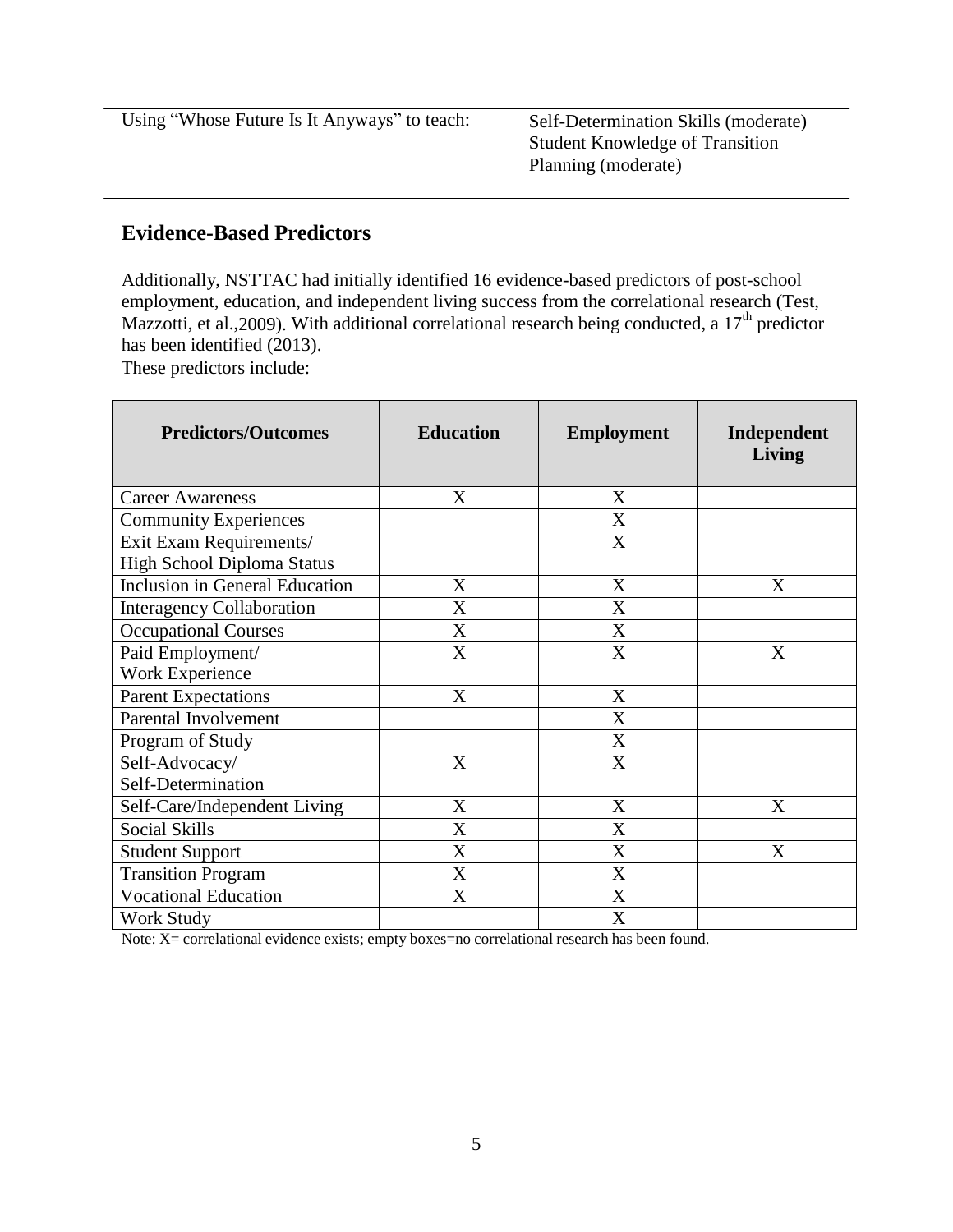# **What We Still Need to Know**

Although these evidence-based practices and predictors have been identified based on high quality research, there continues to be a need for rigorous research to identify additional secondary transition evidence-based practices and predictors of improved post-school success.

For example:

1. There is a need for high quality group and/or single-subject experimental research that:

Builds on NSTTAC's levels of evidence. Currently, only two evidence-based practices have a strong level of evidence (i.e., teaching life skills, teaching purchasing skills). High quality research is needed to move the remaining evidence-based practices from moderate or potential to strong.

 Focuses on the Taxonomy areas of Family Involvement, Program Structure, and Interagency Collaboration.

 Includes students representing all disability categories and various ethnicities. NSTTAC has included disability and ethnicity in reporting its findings when available in the studies reviewed.

 Collects longitudinal data on the effects of secondary transition practices on in-school and post-school outcomes.

 Investigates the effects of published secondary transition curricula on student in-school and post-school outcomes.

2. There is a need for high-quality multivariate correlational research that:

 Disaggregates data by disability category to identify predictors of post-school success for specific disability groups.

 Provides a more comprehensive understanding of in-school predictors of post-school success for students with disabilities.

 Can determine if predictor variables identified by NSTTAC hold up over multiple points in time.

Uses National Longitudinal Transition Study-2 (NLTS2) data files as a resource.

<sup>1</sup> IDEA required that states have Part B State Performance Plans (SPPs) in place in December 2005, which evaluated their efforts to implement the requirements and purposes of IDEA Part B, and described how they would improve such implementation. States were also required to report in an Annual Performance Report (APR) to the public on the performance of each local educational agency located in the state on the targets in the state's SPP and to the Secretary on the performance of the state under the state's SPP. Indicator 13 is one of twenty Part B indicators for which states are required to collect data and set targets for improved performance with regard to SPPs and APRs. The following Web site provides more information on the SPP, APR and Part B indicators: <http://www.ed.gov/policy/speced/guid/idea/bapr/index.html>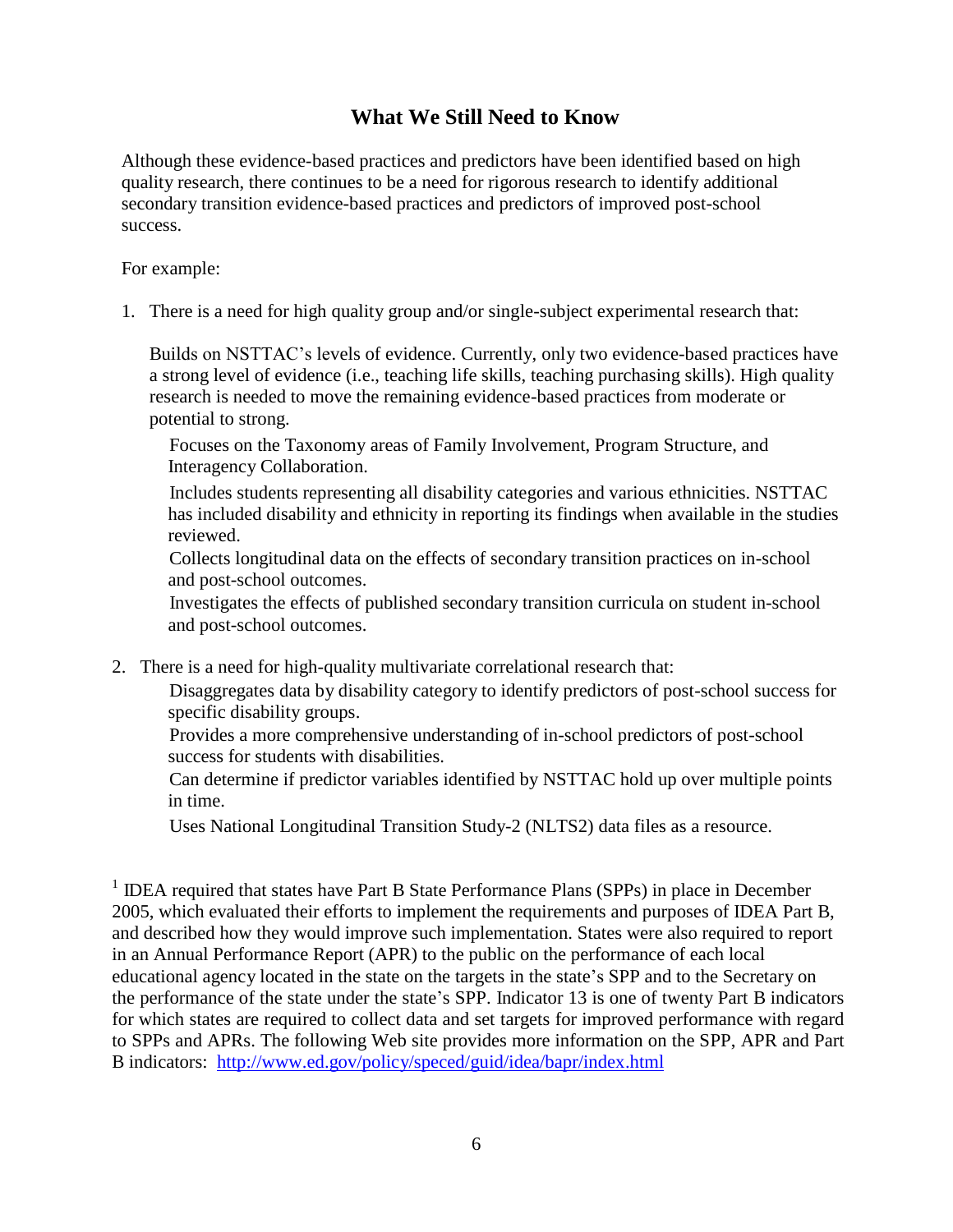#### **References**

- Test, D. W., Fowler, C. H., Richter, S. M., Mazzotti, V., White, J., Walker, A. R., Kohler, P., & Kortering, L. ( 2009). Evidence-based practices in secondary transition. *Career Development for Exceptional Individuals*, *32*, 155-128. doi: 10.1177/0885728809336859
- Test, D. W., Mazzotti, V. L., Mustian, A. L., Fowler, C. H., Kortering, L. J., & Kohler, P. H. (2009). Evidence-based secondary transition predictors for improving post-school outcomes for students with disabilities. *Career Development for Exceptional Individuals*, *32*, 160-181. Doi: 10.1177/0885728809346960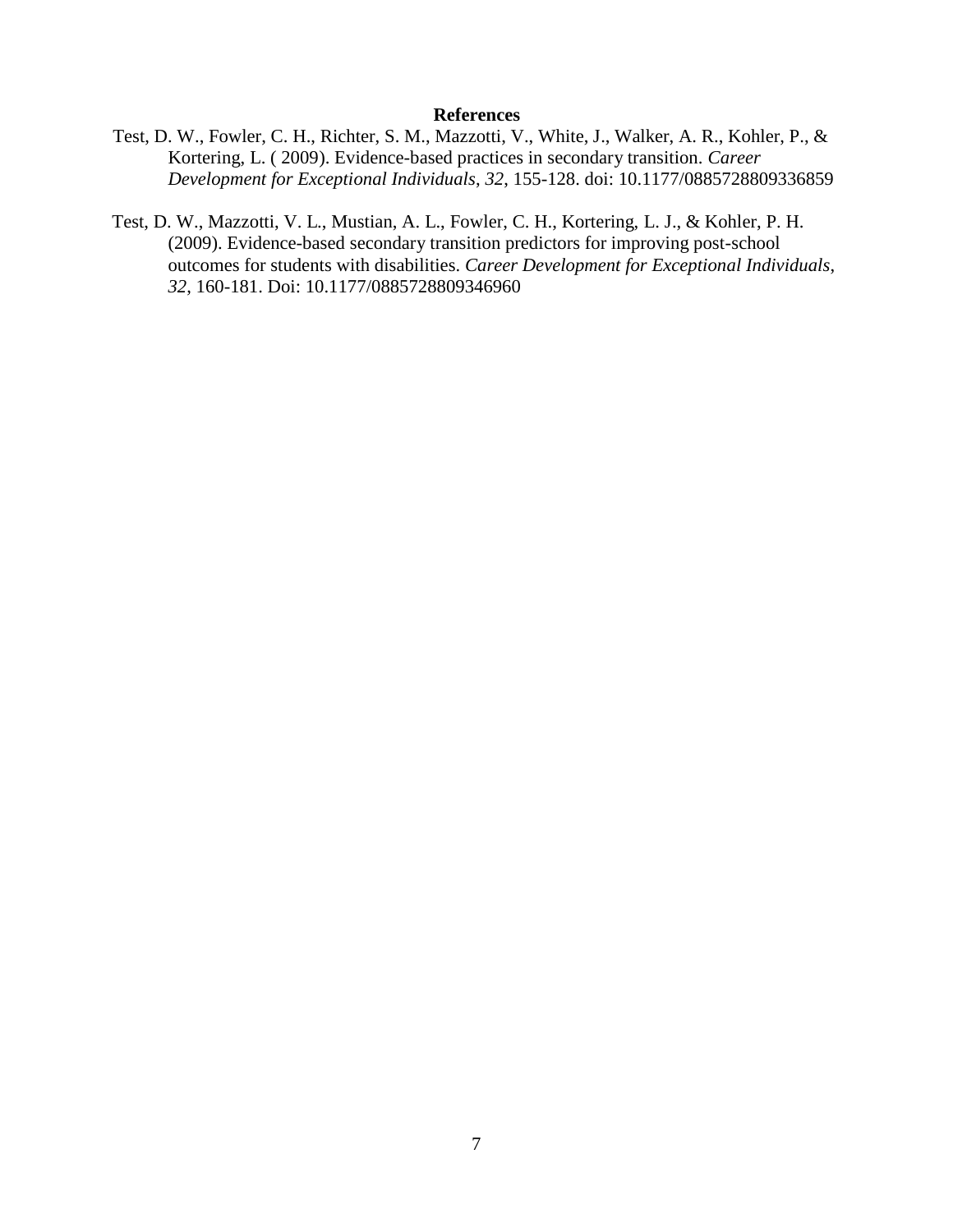#### **A Final Note**

Although the results have not been published yet, the *What Works Transition Research Synthesis Project* (Grant # H324W010005) was funded prior to 2005 by the Office of Special Education Programs (OSEP) to review and synthesize the past 20 years of research and advancements in the area of transition for youth with disabilities. The project office was located at the School of Education at Colorado State University.

Five syntheses were conducted that identified effective practices for increasing academic performance for secondary-level students with disabilities:

- 1. *The Effects of Visual Display Interventions on Academic Outcomes for Youth with Disabilities: A Systematic Review.* Jennifer R. Wolgemuth, Eric Trujillo, R. Brian Cobb, Colorado State University; Morgen Alwell, Appalachian State University The relationship between visual displays (the intervention) and academic performance (the outcome) for secondary aged youth with disabilities was explored in this systematic review. A total of seven studies intervening with 318 youth with learning disabilities, developmental disabilities, and hearing deficits were reviewed. The findings of this review support the efficacy of visual display interventions to improve reading comprehension, content learning, and problem solving for secondary youth with disabilities. A series of implications for practice are suggested as well as directions for the reader to locate more detailed descriptions of how these interventions might be implemented in secondary educational environments.
- 2. *The Effects of Mnemonic Interventions on Academic Outcomes for Youth with Disabilities:* A Systematic Review. Jennifer R. Wolgemuth and R. Brian Cobb, Colorado State University

The relationship between mnemonic instruction and academic performance for secondary aged youth with disabilities was explored in this systematic review. A total of 19 studies intervening with 621 youth with learning disabilities, emotional and behavioral disorders, and mild developmental disabilities were reviewed. The findings of this review strongly support the efficacy of mnemonic interventions across study methods, educational settings, student ages, and disabilities in the improvement of academic performance, typically measured by recall of word meanings or factual information. However, the studies reviewed either lacked in participation diversity or failed to conduct subgroup analyses. It is unknown whether mnemonics instruction differentially affects female or ethnic students. A series of detailed implications for practice is discussed and the reader is referred to specific literature providing detailed descriptions of mnemonic interventions.

3. *The Effects of Technology-Based Interventions on Academic Outcomes for Youth with Disabilities.* James J. Dugan, R. Brian Cobb, Colorado State University; Morgen Alwell, Appalachian State University The relationship between technology-based interventions and academic performance for secondary aged youth with disabilities was explored in this systematic review. A total of 39 studies intervening with 1,491 youth with behavioral disorders, emotional disorders, learning disabilities, and moderate and severe disabilities were included. These studies matched the intervention, outcome, and sampling selection criteria for the review, and met minimally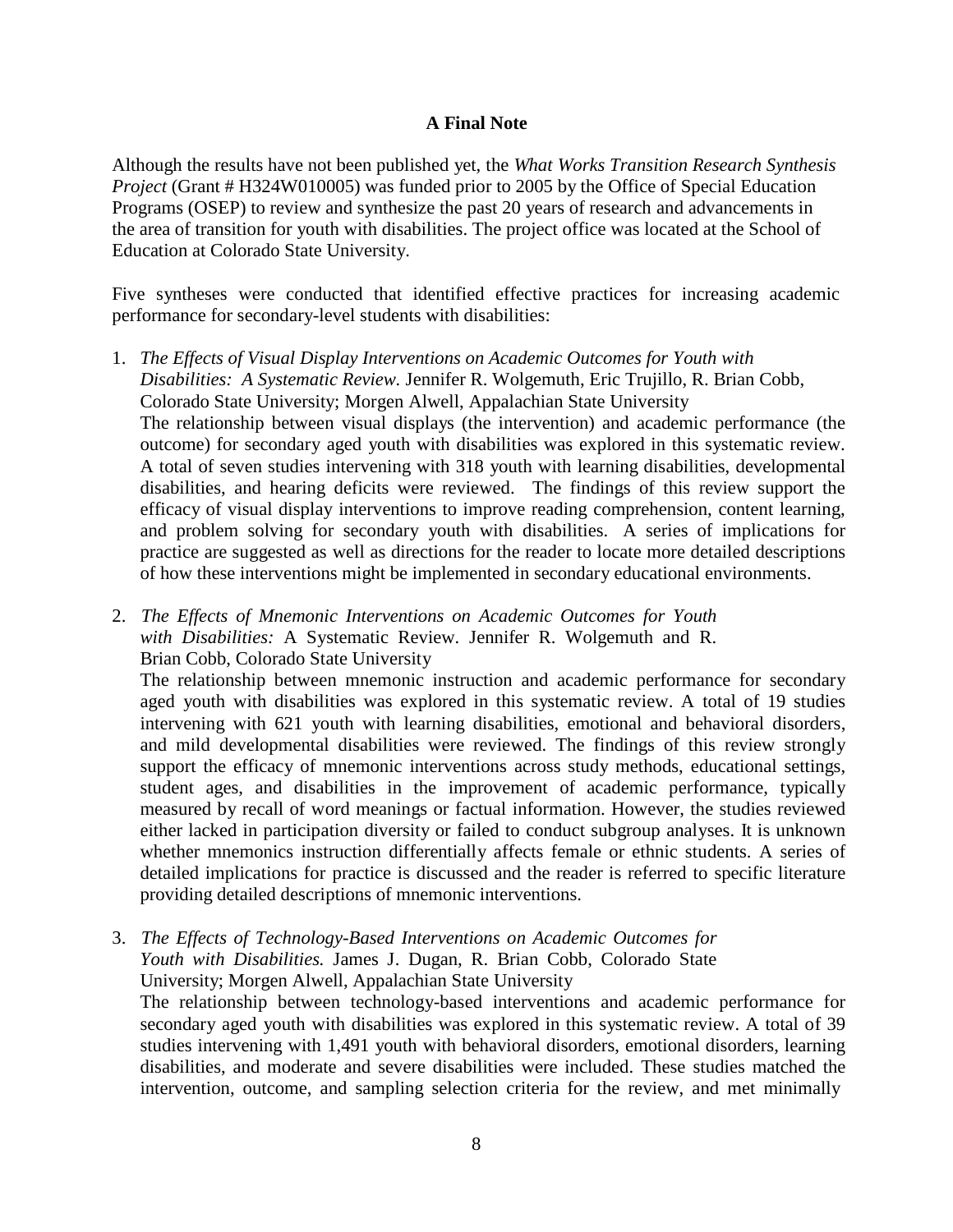acceptable standards of internal and external validity for research design and methodology. The findings of this review strongly support the efficacy of technology-based interventions across treatment types, educational settings, and disability categories in the improvement of academic achievement. Detailed implications for special education practice in secondary school environments are presented, rival explanations for the findings are examined, and future research topics are suggested.

4. *The Effects of Self-Management Interventions on Academic Outcomes for Youth with Disabilities.* Jennifer R. Wolgemuth, R. Brian Cobb, James J. Dugan, Colorado State University.

The relationship between self-management (the intervention) and academic performance and classroom behavior (the outcomes) for secondary aged youth with disabilities was explored in this systematic review. A total of 17 studies intervening with 88 youth with behavioral disorders, attention deficit/hyperactivity disorders, learning disabilities, and developmental disabilities were reviewed. The findings of this review st4rongly support the efficacy of selfmanagement interventions across educational environments, disability types, ages, and genders in the improvement of academic performance and correlates of academic achievement (classroom behavior). A series of more detailed implications for practice are suggested as well as directions to the reader to locate more detailed descriptions of how these interventions might be implemented in their secondary educational environments.

5. *Effects of Academic Peer Assistance Interventions on Academic Outcomes for Youth with Disabilities: A Systematic Review.* Marc A. Winokur, R. Brian Cobb, James J. Dugan, Colorado State University.

The relationship between academic peer assistance (the intervention) and academic performance and classroom behavior (the outcomes) for secondary aged youth with disabilities was explored in this systematic review. A total of 14 studies intervening with 165 youth with behavioral disorders, emotional disorders, learning disabilities, and moderate and severe disabilities were included. These studies matched the intervention, outcome, and sampling selection criteria for the review, and met minimally acceptable standards of internal and external validity for research design and methodology. The findings of this review strongly support the efficacy of peer assistance interventions across treatment types, educational settings, and disability categories in the improvement of academic content achievement and social and behavioral outcomes. Detailed implications for special education practice in secondary school environments are presented, rival explanations for the findings are examined, and future research topics are suggested.

The completed syntheses are located at: [http://www.nsttac.org/content/what](http://www.nsttac.org/content/what-works-transition-research-synthesis)[works-transition-research-synthesis](http://www.nsttac.org/content/what-works-transition-research-synthesis)

Next, in collaboration with the National Drop-out Prevention Center for Students with Disabilities, the *What Works in Transition Research Synthesis Project* conducted a meta-analysis of cognitive-behavioral interventions and programs interventions. The purpose of the study was to identify interventions that carried a sufficient level of scientific evidence so as to be considered effective under the What Works Clearinghouse's standards of evidence-based practices. This systematic review, entitled "The [Effects of Cognitive](http://www.ndpc-sd.org/documents/Research_Syntheses/Research_Synthesis_Effects_of_CBI.pdf) Behavioral Interventions on